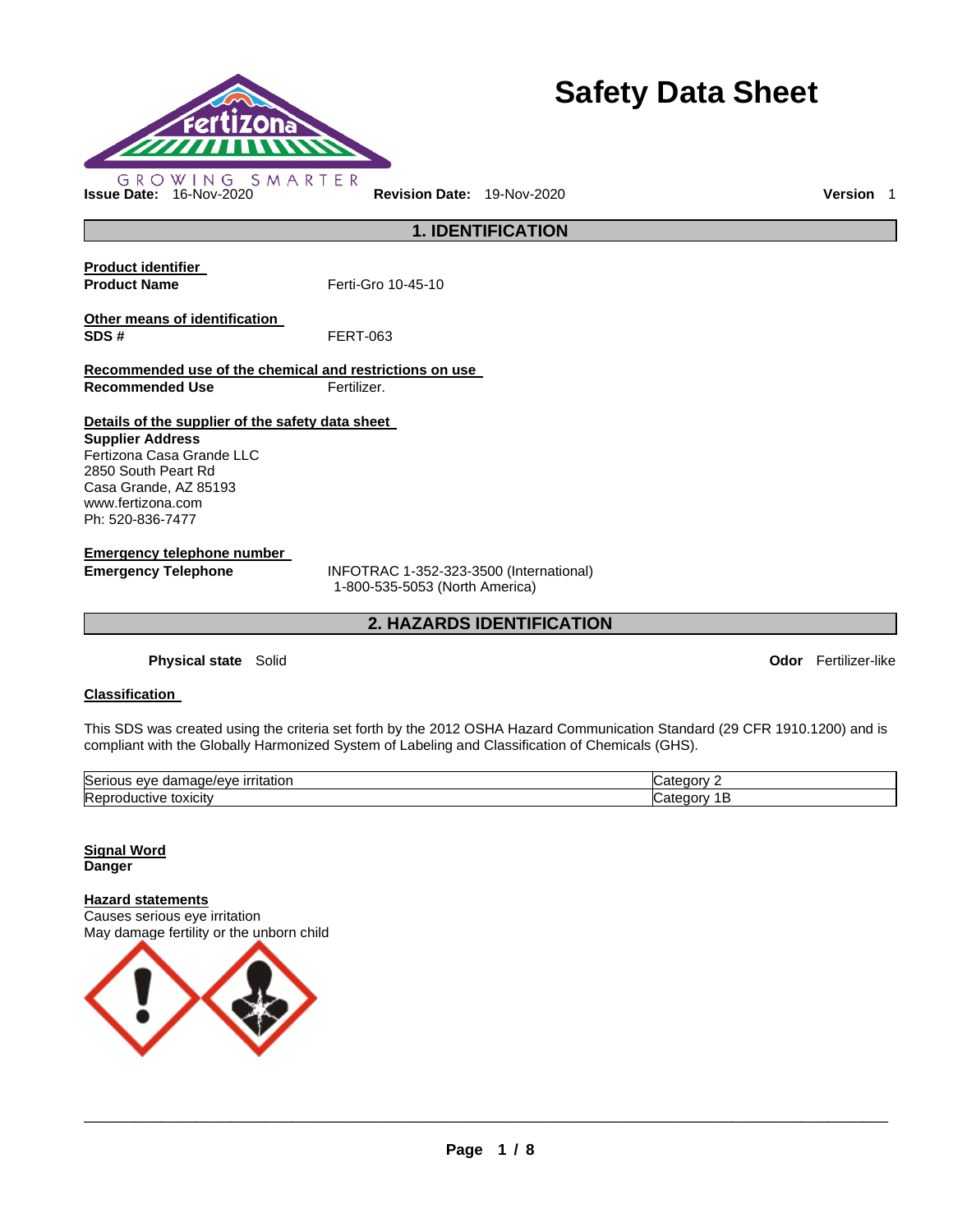### **Precautionary Statements - Prevention**

Obtain special instructions before use Do not handle until all safety precautions have been read and understood Use personal protective equipment as required Wash face, hands and any exposed skin thoroughly after handling

### **Precautionary Statements - Response**

If exposed or concerned: Get medical advice/attention IF IN EYES: Rinse cautiously with water for several minutes. Remove contact lenses, if present and easy to do. Continue rinsing If eye irritation persists: Get medical advice/attention

\_\_\_\_\_\_\_\_\_\_\_\_\_\_\_\_\_\_\_\_\_\_\_\_\_\_\_\_\_\_\_\_\_\_\_\_\_\_\_\_\_\_\_\_\_\_\_\_\_\_\_\_\_\_\_\_\_\_\_\_\_\_\_\_\_\_\_\_\_\_\_\_\_\_\_\_\_\_\_\_\_\_\_\_\_\_\_\_\_\_\_\_\_

#### **Precautionary Statements - Storage**

Store locked up

### **Precautionary Statements - Disposal**

Dispose of contents/container to an approved waste disposal plant

### **3. COMPOSITION/INFORMATION ON INGREDIENTS**

Please also refer to subsequent sections of this SDS for additional information regarding the components of this product.

**Chemical Nature** Please see products label for more info.

| <b>Chemical name</b>             | <b>CAS No</b> | Weight-% |
|----------------------------------|---------------|----------|
| Mono-ammonium Phosphate          | 7722-76-1     | 60-80    |
| Potassium Nitrate                | 7757-79-1     | 20-30    |
| Disodium octaborate tetrahydrate | 12280-03-4    | כ- ו     |

\*\*If Chemical Name/CAS No is "proprietary" and/or Weight-% is listed as a range, the specific chemical identity and/or percentage of composition has been withheld as a trade secret.\*\*

### **4. FIRST AID MEASURES**

### **Description of first aid measures**

| <b>General Advice</b> | Provide this SDS to medical personnel for treatment.                                                                                                                                          |
|-----------------------|-----------------------------------------------------------------------------------------------------------------------------------------------------------------------------------------------|
| <b>Eve Contact</b>    | Rinse cautiously with water for several minutes. Remove contact lenses, if present and<br>easy to do. Continue rinsing. If eye irritation persists: Get medical advice/attention.             |
| <b>Skin Contact</b>   | Wash with plenty of water. Take off contaminated clothing. Wash contaminated clothing<br>before reuse. If skin irritation persists, call a physician.                                         |
| <b>Inhalation</b>     | Remove exposed individual(s) to fresh air for 20 minutes. Consult a physician/poison center<br>if individual's condition declines or if symptoms persist.                                     |
| Ingestion             | Rinse mouth. Do NOT induce vomiting. Drink 1 or 2 glasses of water. Never give anything<br>by mouth to an unconscious person. Call a poison center or doctor/physician if you feel<br>unwell. |
|                       | Most important symptoms and effects, both acute and delayed                                                                                                                                   |

**Symptoms** Causes serious eye irritation. May cause skin irritation. May be harmful if swallowed. May cause nausea, vomiting, stomach ache, and diarrhea.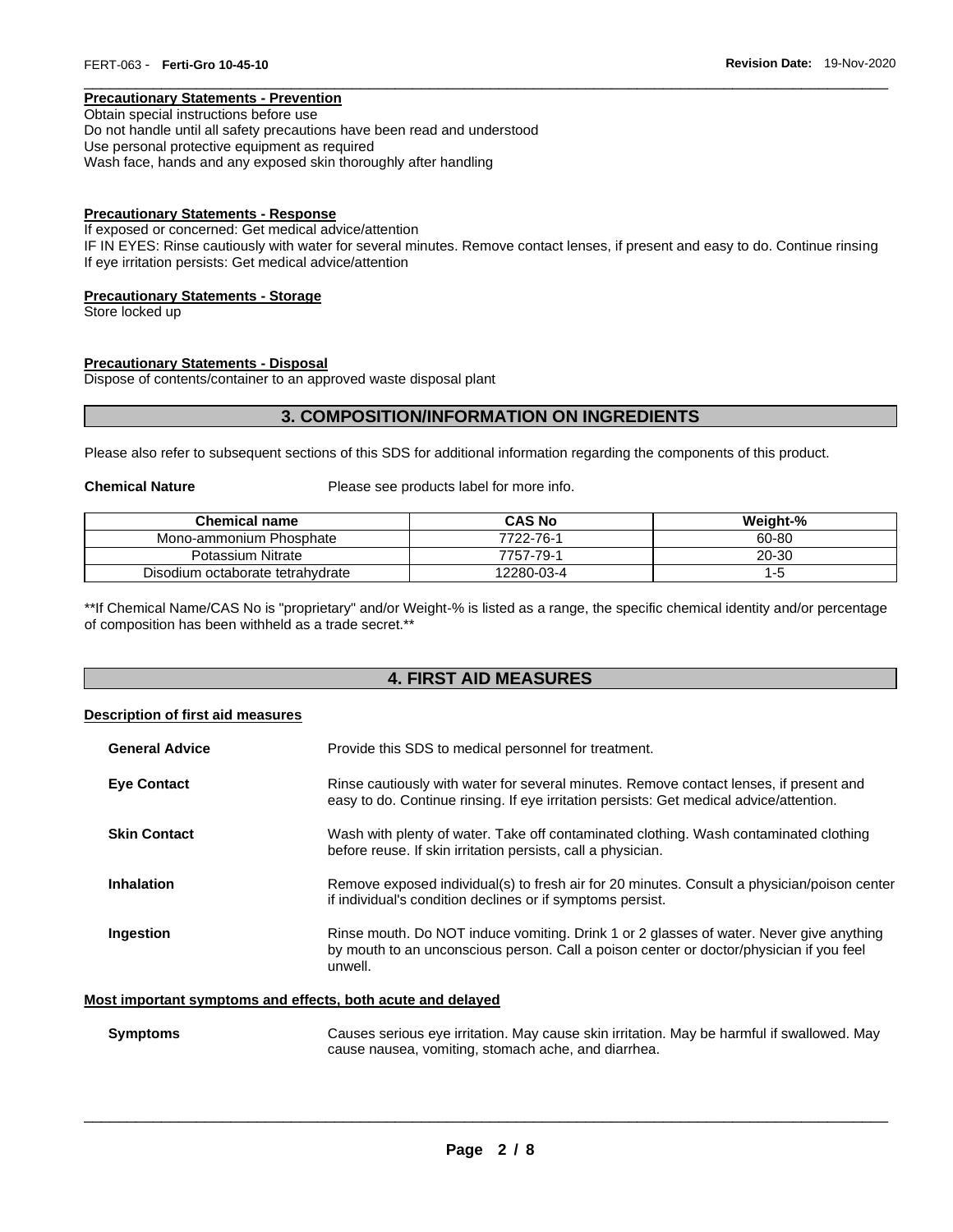#### **Indication of any immediate medical attention and special treatment needed**

**Notes to Physician**  Treat symptomatically.

### **5. FIRE-FIGHTING MEASURES**

\_\_\_\_\_\_\_\_\_\_\_\_\_\_\_\_\_\_\_\_\_\_\_\_\_\_\_\_\_\_\_\_\_\_\_\_\_\_\_\_\_\_\_\_\_\_\_\_\_\_\_\_\_\_\_\_\_\_\_\_\_\_\_\_\_\_\_\_\_\_\_\_\_\_\_\_\_\_\_\_\_\_\_\_\_\_\_\_\_\_\_\_\_

#### **Suitable Extinguishing Media**

Use extinguishing measures that are appropriate to local circumstances and the surrounding environment.

**Unsuitable Extinguishing Media** Not determined.

#### **Specific Hazards Arising from the Chemical**

Product is not flammable.

**Hazardous combustion products** Carbon oxides.

#### **Protective equipment and precautions for firefighters**

As in any fire, wear self-contained breathing apparatus pressure-demand, MSHA/NIOSH (approved or equivalent) and full protective gear.

### **6. ACCIDENTAL RELEASE MEASURES**

#### **Personal precautions, protective equipment and emergency procedures**

| <b>Personal Precautions</b>                          | Wear protective clothing as described in Section 8 of this safety data sheet. Ventilate area<br>of leak or spill.              |  |
|------------------------------------------------------|--------------------------------------------------------------------------------------------------------------------------------|--|
| <b>Environmental precautions</b>                     |                                                                                                                                |  |
| <b>Environmental precautions</b>                     | Do not allow into any sewer, on the ground or into any body of water. See Section 12 for<br>additional Ecological Information. |  |
| Methods and material for containment and cleaning up |                                                                                                                                |  |
| <b>Methods for Containment</b>                       | Prevent further leakage or spillage if safe to do so.                                                                          |  |

### **Methods for Clean-Up** Avoid creating dust. Reclaim where possible. Sweep up and shovel into suitable containers for disposal. For waste disposal, see section 13 of the SDS.

### **7. HANDLING AND STORAGE**

#### **Precautions for safe handling**

**Advice on Safe Handling** Avoid generation of dust. Wear eye/face protection. Wear protective gloves/protective clothing. Do not eat, drink or smoke when using this product. Use personal protection recommended in Section 8. Wash face, hands and any exposed skin thoroughly after handling. Avoid breathing dusts. Use only in well ventilated areas. Observe precautions found on the label.

#### **Conditions for safe storage, including any incompatibilities**

| <b>Storage Conditions</b>     | Keep containers tightly closed in a dry, cool and well-ventilated place. Keep in original<br>container. Store at temperatures above 32°F. |
|-------------------------------|-------------------------------------------------------------------------------------------------------------------------------------------|
| <b>Incompatible Materials</b> | Strong oxidizing agents. Strong acids. Strong bases.                                                                                      |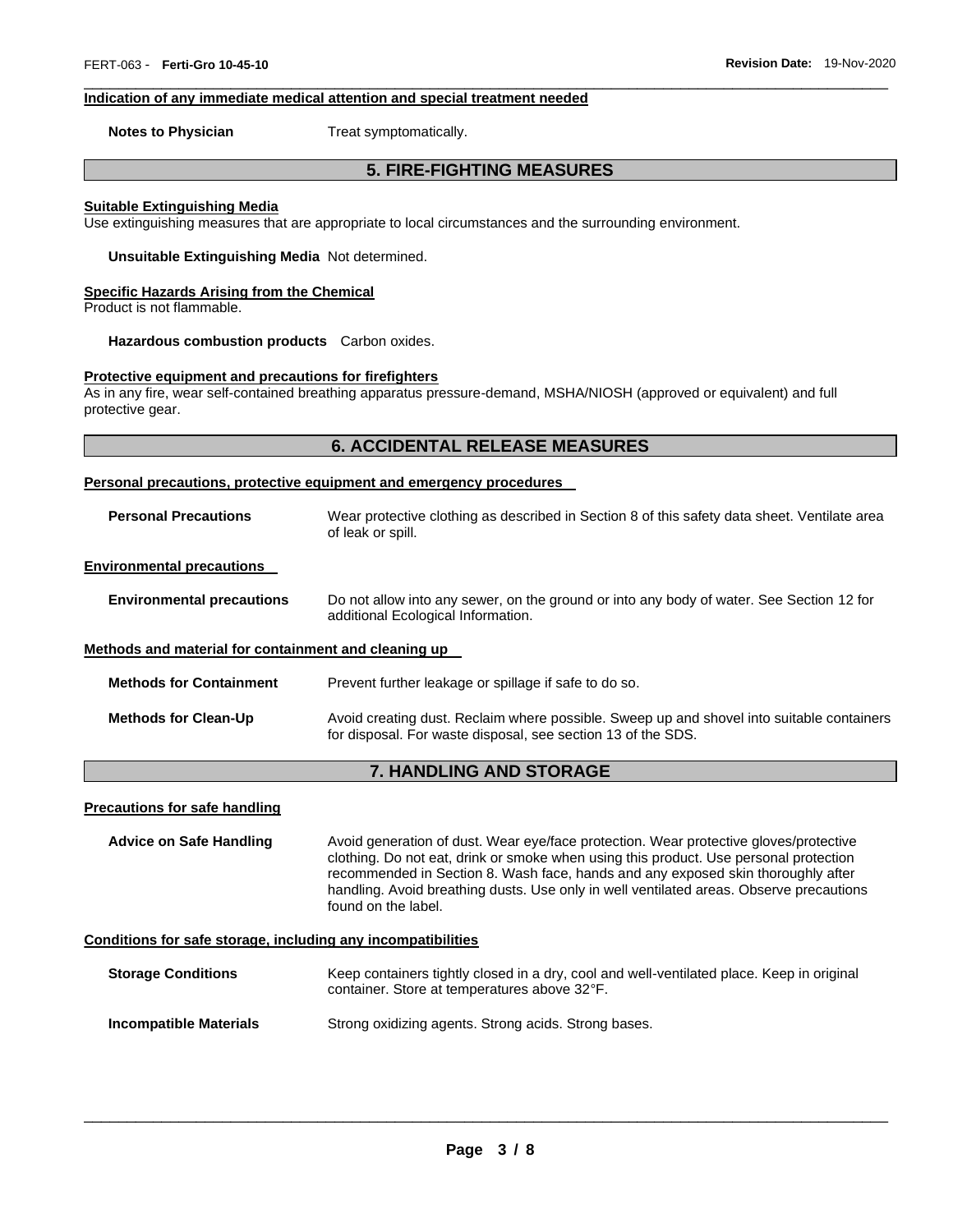### \_\_\_\_\_\_\_\_\_\_\_\_\_\_\_\_\_\_\_\_\_\_\_\_\_\_\_\_\_\_\_\_\_\_\_\_\_\_\_\_\_\_\_\_\_\_\_\_\_\_\_\_\_\_\_\_\_\_\_\_\_\_\_\_\_\_\_\_\_\_\_\_\_\_\_\_\_\_\_\_\_\_\_\_\_\_\_\_\_\_\_\_\_ **8. EXPOSURE CONTROLS/PERSONAL PROTECTION**

### **Exposure Guidelines**

| <b>Chemical name</b>             | <b>ACGIH TLV</b>                   | <b>OSHA PEL</b>          | <b>NIOSH IDLH</b> |
|----------------------------------|------------------------------------|--------------------------|-------------------|
| Disodium octaborate tetrahydrate | STEL: $6 \text{ mg/m}^3$ inhalable | $\overline{\phantom{0}}$ |                   |
| 12280-03-4                       | particulate matter                 |                          |                   |
|                                  | TWA: $2 \text{ mg/m}^3$ inhalable  |                          |                   |
|                                  | particulate matter                 |                          |                   |

### **Appropriate engineering controls**

| <b>Engineering Controls</b> | Maintain eve wash fountain and quick-drench facilities in work area. |
|-----------------------------|----------------------------------------------------------------------|
|-----------------------------|----------------------------------------------------------------------|

### **Individual protection measures, such as personal protective equipment**

| <b>Eye/Face Protection</b>      | Safety glasses as a minimum for protection. Refer to 29 CFR 1910.133 for eye and face<br>protection regulations.                                                                                                                                                                                                                      |
|---------------------------------|---------------------------------------------------------------------------------------------------------------------------------------------------------------------------------------------------------------------------------------------------------------------------------------------------------------------------------------|
| <b>Skin and Body Protection</b> | Wear protective gloves and protective clothing. Refer to 29 CFR 1910.138 for appropriate<br>skin and body protection.                                                                                                                                                                                                                 |
| <b>Respiratory Protection</b>   | If necessary, wear a MSHA/NIOSH-approved respirator. Refer to 29 CFR 1910.134 for<br>respiratory protection requirements.                                                                                                                                                                                                             |
|                                 | <b>General Hygiene Considerations</b> Avoid contact with skin, eyes and clothing. After handling this product, wash hands before<br>eating, drinking, or smoking. If contact occurs, remove contaminated clothing. If needed,<br>take first aid action shown on section 4 of this SDS. Launder contaminated clothing before<br>reuse. |

## **9. PHYSICAL AND CHEMICAL PROPERTIES**

### **Information on basic physical and chemical properties**

| <b>Physical state</b><br>Appearance<br>Color | Solid<br>Not determined<br>Not determined | Odor<br><b>Odor Threshold</b> | Fertilizer-like<br>Not determined |
|----------------------------------------------|-------------------------------------------|-------------------------------|-----------------------------------|
| <b>Property</b>                              | <b>Values</b>                             | Remarks<br>• Method           |                                   |
| рH                                           | Not determined<br>Not determined          |                               |                                   |
| Melting point / freezing point               |                                           |                               |                                   |
| Boiling point / boiling range                | Not determined                            |                               |                                   |
| <b>Flash point</b>                           | Not determined                            |                               |                                   |
| <b>Evaporation Rate</b>                      | Not determined                            |                               |                                   |
| <b>Flammability (Solid, Gas)</b>             | Not determined                            |                               |                                   |
| <b>Flammability Limit in Air</b>             |                                           |                               |                                   |
| Upper flammability or explosive              | Not determined                            |                               |                                   |
| limits                                       |                                           |                               |                                   |
| Lower flammability or explosive<br>limits    | Not determined                            |                               |                                   |
| <b>Vapor Pressure</b>                        | Not determined                            |                               |                                   |
| <b>Vapor Density</b>                         | Not determined                            |                               |                                   |
| <b>Relative Density</b>                      | Not determined                            |                               |                                   |
| <b>Water Solubility</b>                      | Soluble in water                          |                               |                                   |
| Solubility in other solvents                 | Not determined                            |                               |                                   |
| <b>Partition Coefficient</b>                 | Not determined                            |                               |                                   |
| <b>Autoignition temperature</b>              | Not determined                            |                               |                                   |
| <b>Decomposition temperature</b>             | Not determined                            |                               |                                   |
| <b>Kinematic viscosity</b>                   | Not determined                            |                               |                                   |
| <b>Dynamic Viscosity</b>                     | Not determined                            |                               |                                   |
| <b>Explosive Properties</b>                  | Not determined                            |                               |                                   |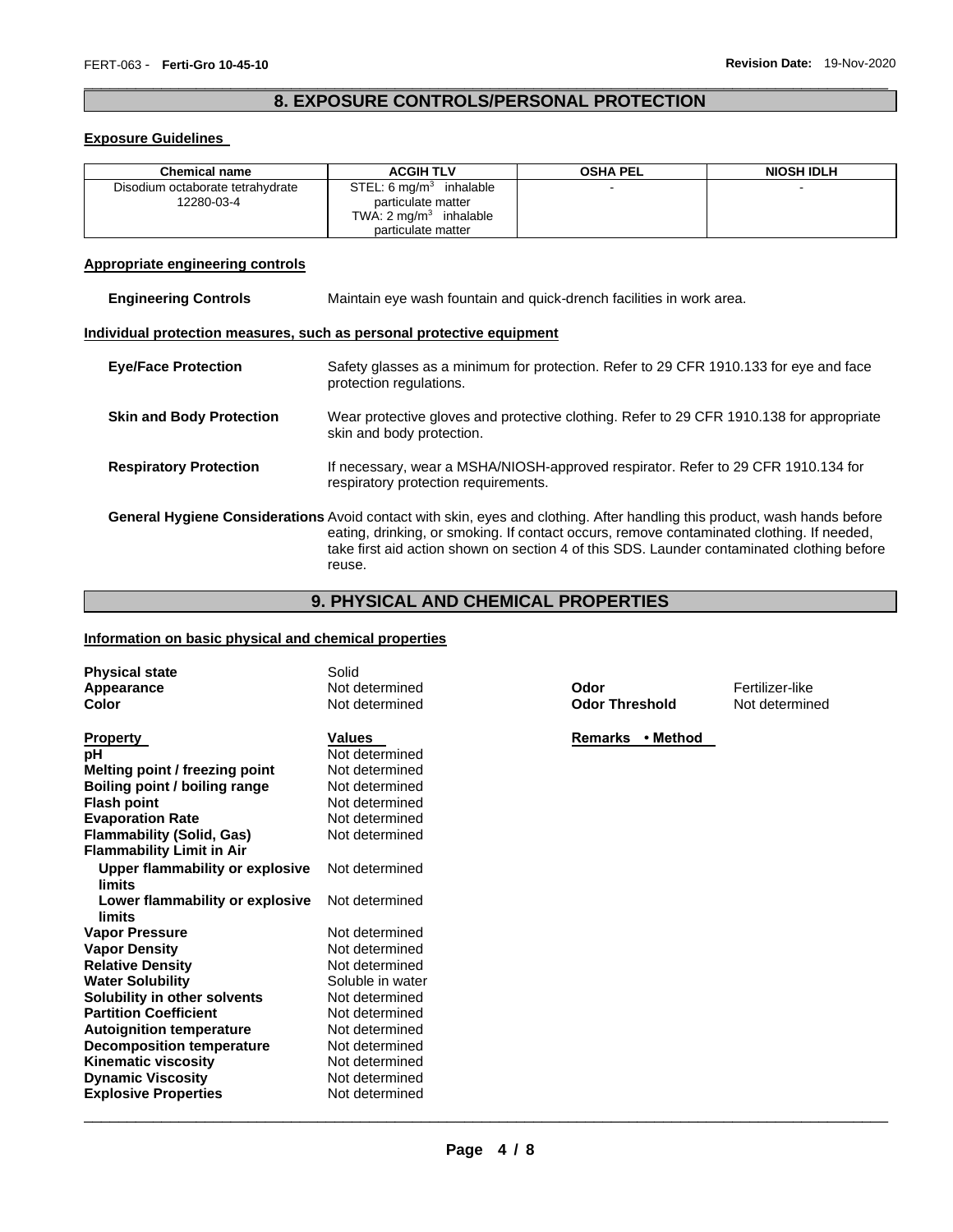\_\_\_\_\_\_\_\_\_\_\_\_\_\_\_\_\_\_\_\_\_\_\_\_\_\_\_\_\_\_\_\_\_\_\_\_\_\_\_\_\_\_\_\_\_\_\_\_\_\_\_\_\_\_\_\_\_\_\_\_\_\_\_\_\_\_\_\_\_\_\_\_\_\_\_\_\_\_\_\_\_\_\_\_\_\_\_\_\_\_\_\_\_

### **10. STABILITY AND REACTIVITY**

### **Reactivity**

Not reactive under normal conditions.

### **Chemical stability**

Stable under recommended storage conditions.

### **Possibility of hazardous reactions**

None under normal processing.

### **Conditions to Avoid**

Keep out of reach of children. Avoid generation of dust.

#### **Incompatible materials**

Strong oxidizing agents. Strong acids. Strong bases.

### **Hazardous decomposition products**

None known based on information supplied.

### **11. TOXICOLOGICAL INFORMATION**

### **Information on likely routes of exposure**

| <b>Product Information</b> |                                                                                      |
|----------------------------|--------------------------------------------------------------------------------------|
| <b>Eve Contact</b>         | Causes serious eye irritation.                                                       |
| <b>Skin Contact</b>        | Prolonged contact may cause redness and irritation.                                  |
| <b>Inhalation</b>          | May cause irritation if inhaled.                                                     |
| Ingestion                  | May cause nausea, vomiting, stomach ache, and diarrhea. May be harmful if swallowed. |
|                            |                                                                                      |

### **Component Information**

| <b>Chemical name</b>                           | Oral LD50             | <b>Dermal LD50</b>       | <b>Inhalation LC50</b> |
|------------------------------------------------|-----------------------|--------------------------|------------------------|
| Mono-ammonium Phosphate<br>7722-76-1           | $= 5750$ mg/kg (Rat)  | (Rabbit)<br>> 7940 mg/kg |                        |
| Potassium Nitrate<br>7757-79-1                 | $=$ 3015 mg/kg (Rat)  |                          |                        |
| Disodium octaborate tetrahydrate<br>12280-03-4 | (Rat)<br>= 2500 mg/kg |                          | -                      |

### **Symptoms related to the physical, chemical and toxicological characteristics**

**Symptoms** Please see section 4 of this SDS for symptoms.

### **Delayed and immediate effects as well as chronic effects from short and long-term exposure**

**Carcinogenicity** Nitrate or nitrite ingested under conditions that result in endogenous nitrosation are considered IARC group 2A carcinogens.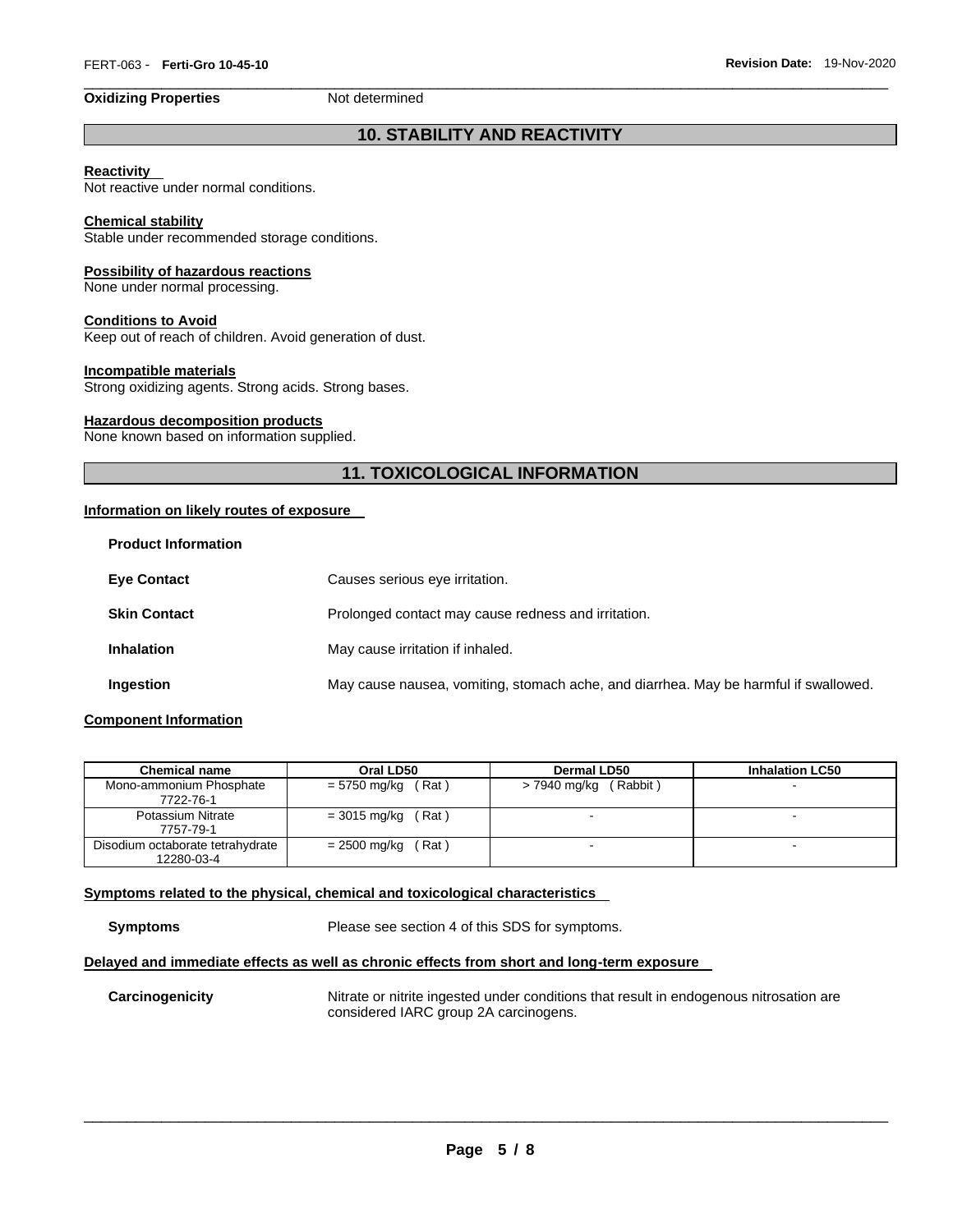| <b>Chemical name</b> | <b>ACGIH</b> | <b>IARC</b> | <b>NTP</b> | OSHA |
|----------------------|--------------|-------------|------------|------|
| Potassium Nitrate    |              | Group 2A    |            | . .  |
| 7757-79-1            |              |             |            |      |

**Legend** 

*IARC (International Agency for Research on Cancer) Group 2A - Probably Carcinogenic to Humans* 

*OSHA (Occupational Safety and Health Administration of the US Department of Labor)*

*X - Present* 

### **Numerical measures of toxicity**

# **The following values are calculated based on chapter 3.1 of the GHS document** .

**Oral LD50** 4,822.90 mg/kg **Dermal LD50** 10,684.15 mg/kg

### **12. ECOLOGICAL INFORMATION**

### **Ecotoxicity**

An environmental hazard cannot be excluded in the event of unprofessional handling or disposal.

### **Component Information**

| <b>Chemical name</b>    | Algae/aguatic plants | <b>Fish</b>                                | Crustacea |
|-------------------------|----------------------|--------------------------------------------|-----------|
| Mono-ammonium Phosphate |                      | ᅂᇟ<br>9: 96 h Oncorhvnchus mykiss<br>00.Y. |           |
| 7722-76-1               |                      | mg/L LC50 static                           |           |

### **Persistence/Degradability**

Not determined.

### **Bioaccumulation**

There is no data for this product.

### **Mobility**

Not determined

### **Other Adverse Effects**

Not determined

### **13. DISPOSAL CONSIDERATIONS**

### **Waste Treatment Methods**

| <b>Disposal of Wastes</b>     | Disposal should be in accordance with applicable regional, national and local laws and<br>regulations. |
|-------------------------------|--------------------------------------------------------------------------------------------------------|
| <b>Contaminated Packaging</b> | Disposal should be in accordance with applicable regional, national and local laws and<br>regulations. |

### **California Hazardous Waste Status**

| <b>Chemical name</b> | เ Hazardous Waste Status<br>California |
|----------------------|----------------------------------------|
| Nitrate<br>Potassium | Ignitable                              |
| 7757-79-             | Reactive                               |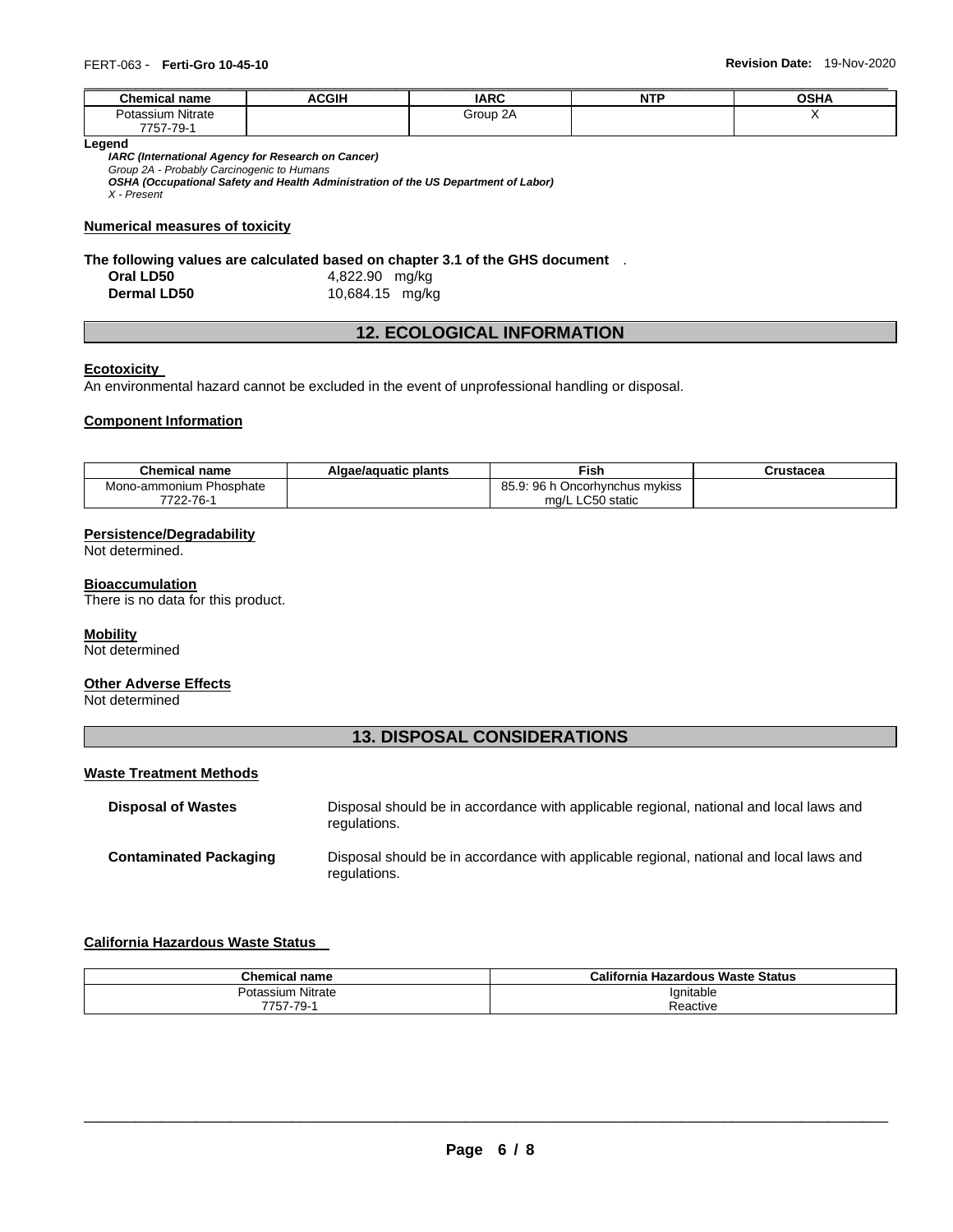| 14. IKANSPUKI INFUKWATIUN |                                                                                                                                |  |  |  |
|---------------------------|--------------------------------------------------------------------------------------------------------------------------------|--|--|--|
| <b>Note</b>               | Please see current shipping paper for most up to date shipping information, including<br>exemptions and special circumstances. |  |  |  |
| <u>DOT</u>                | Not regulated                                                                                                                  |  |  |  |
| <u>IATA</u>               | Not regulated                                                                                                                  |  |  |  |
| <b>IMDG</b>               | Not regulated                                                                                                                  |  |  |  |

\_\_\_\_\_\_\_\_\_\_\_\_\_\_\_\_\_\_\_\_\_\_\_\_\_\_\_\_\_\_\_\_\_\_\_\_\_\_\_\_\_\_\_\_\_\_\_\_\_\_\_\_\_\_\_\_\_\_\_\_\_\_\_\_\_\_\_\_\_\_\_\_\_\_\_\_\_\_\_\_\_\_\_\_\_\_\_\_\_\_\_\_\_

**14. TRANSPORT INFORMATION** 

## **15. REGULATORY INFORMATION**

### **International Inventories**

| <b>Chemical name</b>                | <b>TSCA TSCA Inventory DSL/NDSL EINECS/ELI</b><br><b>Status</b> | <b>NCS</b> | <b>ENCS</b> | <b>IECSC</b> | <b>KECL</b> | <b>PICCS</b> | <b>AICS</b> |
|-------------------------------------|-----------------------------------------------------------------|------------|-------------|--------------|-------------|--------------|-------------|
| Mono-ammonium Phosphate             | <b>ACTIVE</b>                                                   |            |             |              |             |              |             |
| Potassium Nitrate                   | <b>ACTIVE</b>                                                   |            |             |              |             |              |             |
| Disodium octaborate<br>tetrahydrate |                                                                 |            |             |              |             |              |             |

**Legend:** 

*TSCA - United States Toxic Substances Control Act Section 8(b) Inventory* 

*DSL/NDSL - Canadian Domestic Substances List/Non-Domestic Substances List* 

*EINECS/ELINCS - European Inventory of Existing Chemical Substances/European List of Notified Chemical Substances* 

*ENCS - Japan Existing and New Chemical Substances* 

*IECSC - China Inventory of Existing Chemical Substances* 

*KECL - Korean Existing and Evaluated Chemical Substances* 

*PICCS - Philippines Inventory of Chemicals and Chemical Substances* 

*AICS - Australian Inventory of Chemical Substances* 

### **US Federal Regulations**

### **CERCLA**

This material, as supplied, does not contain any substances regulated as hazardous substances under the Comprehensive Environmental Response Compensation and Liability Act (CERCLA) (40 CFR 302) or the Superfund Amendments and Reauthorization Act (SARA) (40 CFR 355).

### **SARA 313**

Section 313 of Title III of the Superfund Amendments and Reauthorization Act of 1986 (SARA). This product contains a chemical or chemicals which are subject to the reporting requirements of the Act and Title 40 of the Code of Federal Regulations, Part 372

| or orionmodio minori dio odojootto tho roporting roganomonto or tho riot dira Titlo. To or the oodo or rodonal rogalditorio, ridit or E |           |          |                                         |  |  |  |
|-----------------------------------------------------------------------------------------------------------------------------------------|-----------|----------|-----------------------------------------|--|--|--|
| <b>Chemical name</b>                                                                                                                    | CAS No    | Weight-% | <b>SARA 313 - Threshold</b><br>Values % |  |  |  |
| Mono-ammonium Phosphate - 7722-76-1                                                                                                     | 7722-76-1 | 60-80    |                                         |  |  |  |
| Potassium Nitrate - 7757-79-1                                                                                                           | 7757-79-1 | 20-30    | 1.U                                     |  |  |  |

### **CWA (Clean Water Act)**

This product does not contain any substances regulated as pollutants pursuant to the Clean Water Act (40 CFR 122.21 and 40 CFR 122.42)

### **US State Regulations**

### **California Proposition 65**

This product does not contain any Proposition 65 chemicals.